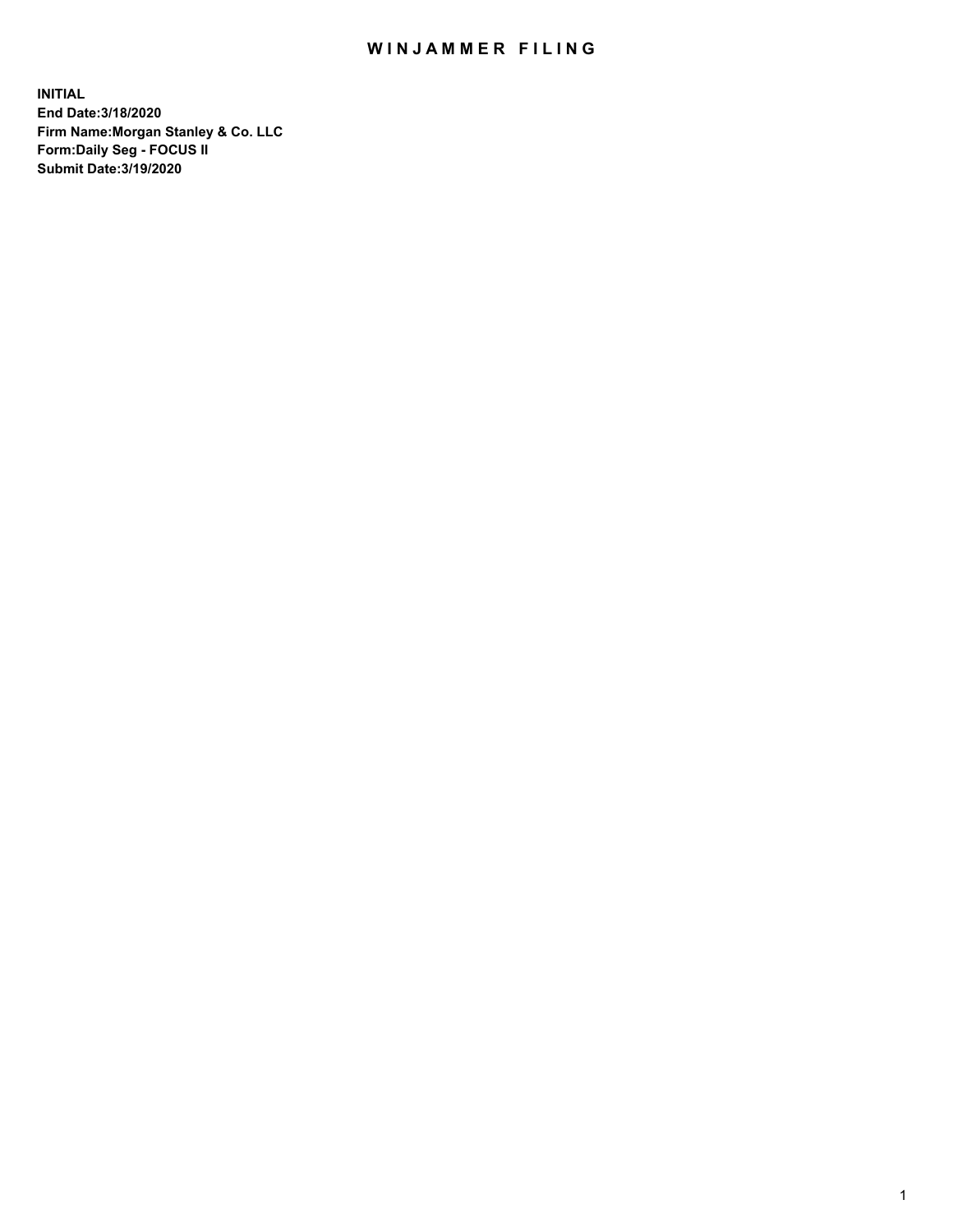**INITIAL End Date:3/18/2020 Firm Name:Morgan Stanley & Co. LLC Form:Daily Seg - FOCUS II Submit Date:3/19/2020 Daily Segregation - Cover Page**

| Name of Company                                                                                                                                                                                                                                                                                                               | Morgan Stanley & Co. LLC                               |
|-------------------------------------------------------------------------------------------------------------------------------------------------------------------------------------------------------------------------------------------------------------------------------------------------------------------------------|--------------------------------------------------------|
| <b>Contact Name</b>                                                                                                                                                                                                                                                                                                           | <b>Ikram Shah</b>                                      |
| <b>Contact Phone Number</b>                                                                                                                                                                                                                                                                                                   | 212-276-0963                                           |
| <b>Contact Email Address</b>                                                                                                                                                                                                                                                                                                  | Ikram.shah@morganstanley.com                           |
| FCM's Customer Segregated Funds Residual Interest Target (choose one):<br>a. Minimum dollar amount: ; or<br>b. Minimum percentage of customer segregated funds required:% ; or<br>c. Dollar amount range between: and; or<br>d. Percentage range of customer segregated funds required between:% and%.                        | 235,000,000<br><u>0</u><br><u>00</u><br>0 <sup>0</sup> |
| FCM's Customer Secured Amount Funds Residual Interest Target (choose one):<br>a. Minimum dollar amount: ; or<br>b. Minimum percentage of customer secured funds required:%; or<br>c. Dollar amount range between: and; or<br>d. Percentage range of customer secured funds required between:% and%.                           | 140,000,000<br><u>0</u><br><u>00</u><br>0 <sub>0</sub> |
| FCM's Cleared Swaps Customer Collateral Residual Interest Target (choose one):<br>a. Minimum dollar amount: ; or<br>b. Minimum percentage of cleared swaps customer collateral required:%; or<br>c. Dollar amount range between: and; or<br>d. Percentage range of cleared swaps customer collateral required between:% and%. | 92,000,000<br><u>0</u><br>0 Q<br>00                    |

Attach supporting documents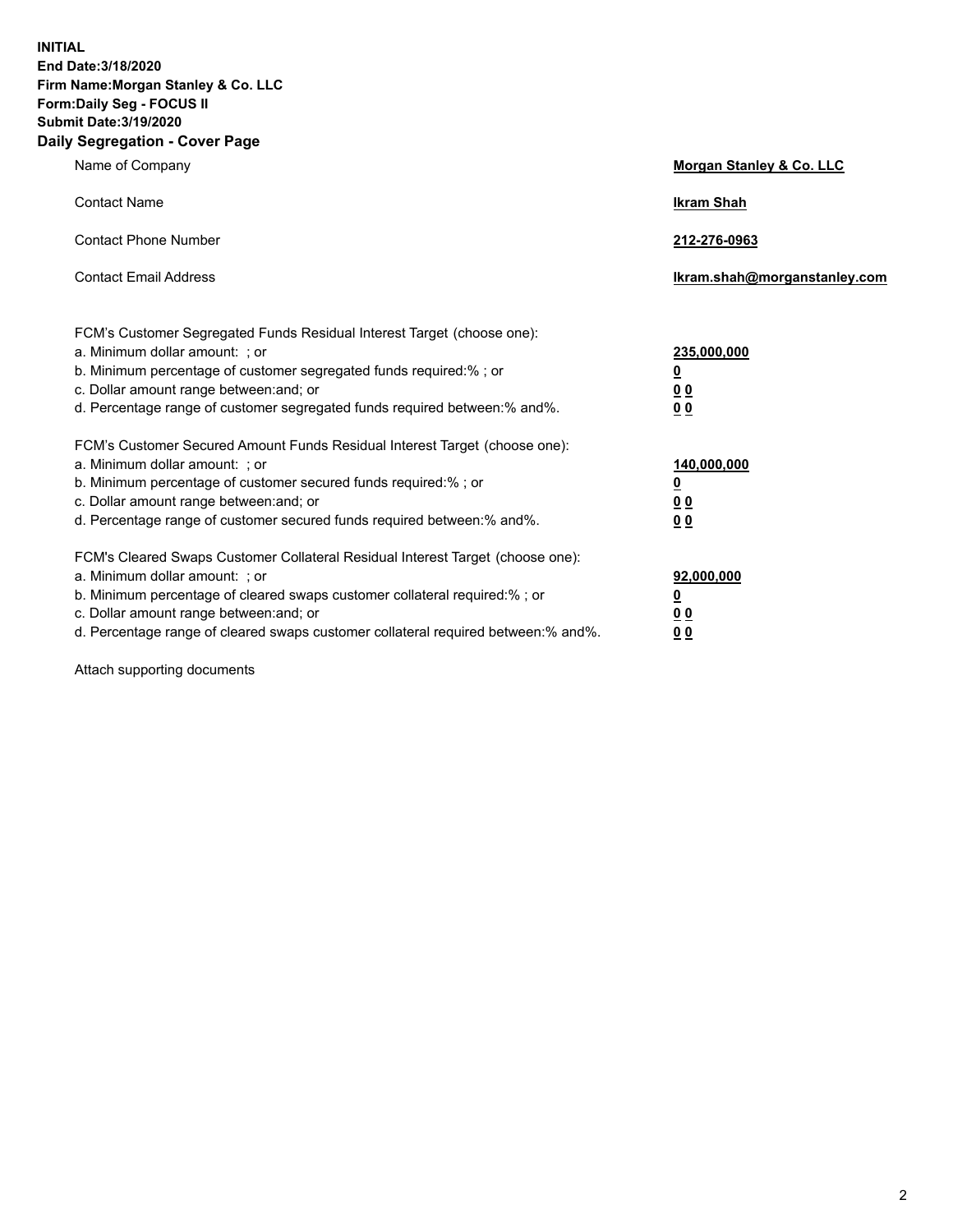## **INITIAL End Date:3/18/2020 Firm Name:Morgan Stanley & Co. LLC Form:Daily Seg - FOCUS II Submit Date:3/19/2020 Daily Segregation - Secured Amounts** Foreign Futures and Foreign Options Secured Amounts Amount required to be set aside pursuant to law, rule or regulation of a foreign government or a rule of a self-regulatory organization authorized thereunder **0** [7305] 1. Net ledger balance - Foreign Futures and Foreign Option Trading - All Customers A. Cash **4,687,877,516** [7315] B. Securities (at market) **2,366,364,585** [7317] 2. Net unrealized profit (loss) in open futures contracts traded on a foreign board of trade **-910,167,204** [7325] 3. Exchange traded options a. Market value of open option contracts purchased on a foreign board of trade **28,371,695** [7335] b. Market value of open contracts granted (sold) on a foreign board of trade **-30,332,241** [7337] 4. Net equity (deficit) (add lines 1. 2. and 3.) **6,142,114,351** [7345] 5. Account liquidating to a deficit and account with a debit balances - gross amount **371,317,985** [7351] Less: amount offset by customer owned securities **-338,806,432** [7352] **32,511,553** [7354] 6. Amount required to be set aside as the secured amount - Net Liquidating Equity Method (add lines 4 and 5) **6,174,625,904** [7355] 7. Greater of amount required to be set aside pursuant to foreign jurisdiction (above) or line 6. **6,174,625,904** [7360] FUNDS DEPOSITED IN SEPARATE REGULATION 30.7 ACCOUNTS 1. Cash in banks A. Banks located in the United States **374,056,546** [7500] B. Other banks qualified under Regulation 30.7 **606,584,471** [7520] **980,641,017** [7530] 2. Securities A. In safekeeping with banks located in the United States **721,777,074** [7540] B. In safekeeping with other banks qualified under Regulation 30.7 **0** [7560] **721,777,074** [7570] 3. Equities with registered futures commission merchants A. Cash **11,472,385** [7580] B. Securities **0** [7590] C. Unrealized gain (loss) on open futures contracts **-1,286,096** [7600] D. Value of long option contracts **0** [7610] E. Value of short option contracts **0** [7615] **10,186,289** [7620] 4. Amounts held by clearing organizations of foreign boards of trade A. Cash **0** [7640] B. Securities **0** [7650] C. Amount due to (from) clearing organization - daily variation **0** [7660] D. Value of long option contracts **0** [7670] E. Value of short option contracts **0** [7675] **0** [7680] 5. Amounts held by members of foreign boards of trade A. Cash **4,229,893,477** [7700] B. Securities **1,644,587,511** [7710] C. Unrealized gain (loss) on open futures contracts **-908,881,108** [7720] D. Value of long option contracts **28,371,695** [7730] E. Value of short option contracts **-30,332,241** [7735] **4,963,639,334** [7740] 6. Amounts with other depositories designated by a foreign board of trade **0** [7760] 7. Segregated funds on hand **0** [7765] 8. Total funds in separate section 30.7 accounts **6,676,243,714** [7770] **501,617,810** [7380]

- 9. Excess (deficiency) Set Aside for Secured Amount (subtract line 7 Secured Statement Page 1 from Line 8)
- 10. Management Target Amount for Excess funds in separate section 30.7 accounts **140,000,000** [7780]
- 11. Excess (deficiency) funds in separate 30.7 accounts over (under) Management Target **361,617,810** [7785]

3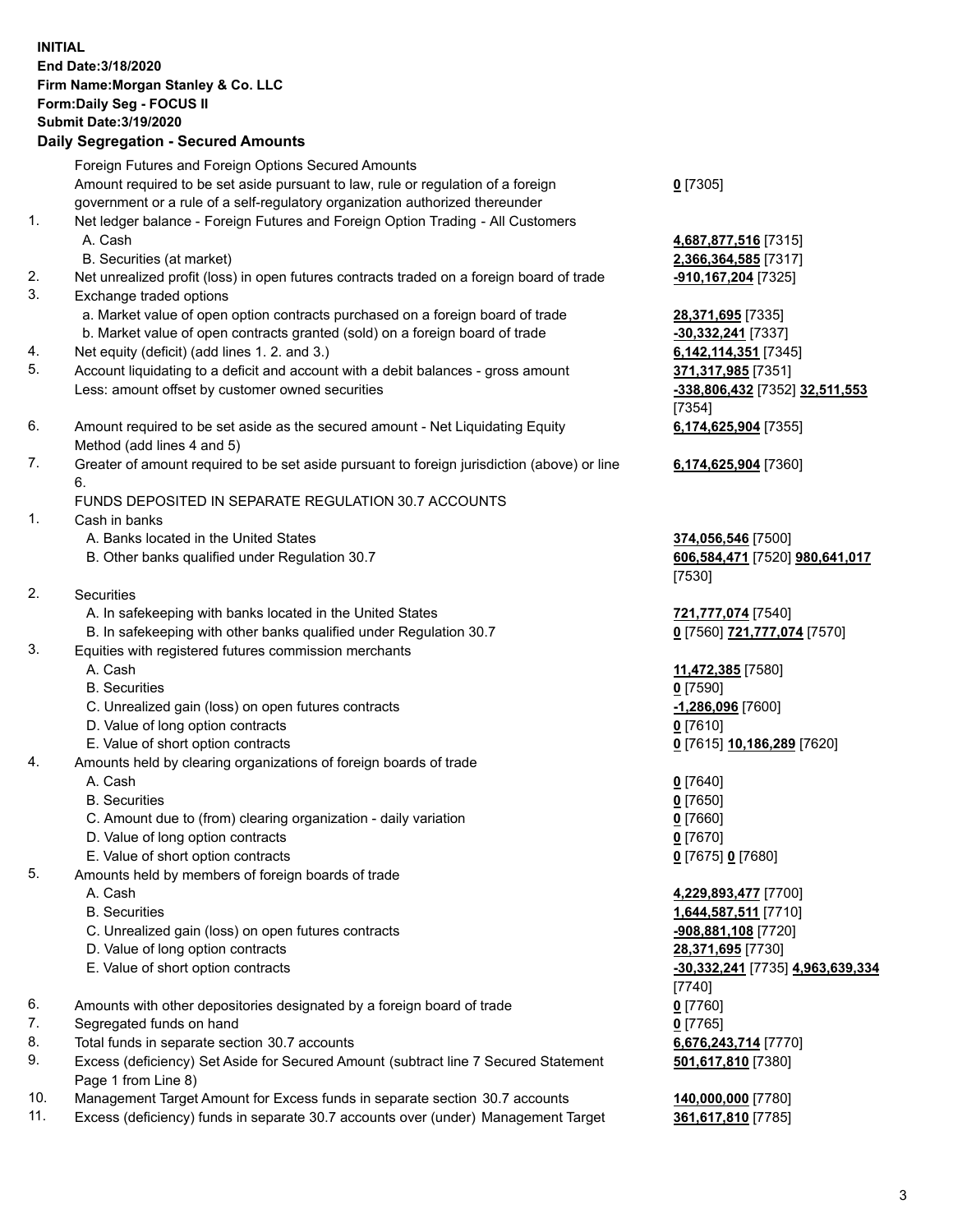**INITIAL End Date:3/18/2020 Firm Name:Morgan Stanley & Co. LLC Form:Daily Seg - FOCUS II Submit Date:3/19/2020 Daily Segregation - Segregation Statement** SEGREGATION REQUIREMENTS(Section 4d(2) of the CEAct) 1. Net ledger balance A. Cash **14,907,412,401** [7010] B. Securities (at market) **8,494,404,908** [7020] 2. Net unrealized profit (loss) in open futures contracts traded on a contract market **-2,146,743,317** [7030] 3. Exchange traded options A. Add market value of open option contracts purchased on a contract market **1,020,423,606** [7032] B. Deduct market value of open option contracts granted (sold) on a contract market **-1,054,905,894** [7033] 4. Net equity (deficit) (add lines 1, 2 and 3) **21,220,591,704** [7040] 5. Accounts liquidating to a deficit and accounts with debit balances - gross amount **2,552,574,158** [7045] Less: amount offset by customer securities **-2,253,556,445** [7047] **299,017,713** [7050] 6. Amount required to be segregated (add lines 4 and 5) **21,519,609,417** [7060] FUNDS IN SEGREGATED ACCOUNTS 7. Deposited in segregated funds bank accounts A. Cash **1,322,794,082** [7070] B. Securities representing investments of customers' funds (at market) **0** [7080] C. Securities held for particular customers or option customers in lieu of cash (at market) **2,206,383,547** [7090] 8. Margins on deposit with derivatives clearing organizations of contract markets A. Cash **14,130,239,421** [7100] B. Securities representing investments of customers' funds (at market) **0** [7110] C. Securities held for particular customers or option customers in lieu of cash (at market) **6,288,021,361** [7120] 9. Net settlement from (to) derivatives clearing organizations of contract markets **-1,253,231,748** [7130] 10. Exchange traded options A. Value of open long option contracts **1,020,423,606** [7132] B. Value of open short option contracts **-1,054,905,894** [7133] 11. Net equities with other FCMs A. Net liquidating equity **8,865,922** [7140] B. Securities representing investments of customers' funds (at market) **0** [7160] C. Securities held for particular customers or option customers in lieu of cash (at market) **0** [7170] 12. Segregated funds on hand **0** [7150] 13. Total amount in segregation (add lines 7 through 12) **22,668,590,297** [7180] 14. Excess (deficiency) funds in segregation (subtract line 6 from line 13) **1,148,980,880** [7190] 15. Management Target Amount for Excess funds in segregation **235,000,000** [7194]

16. Excess (deficiency) funds in segregation over (under) Management Target Amount Excess

**913,980,880** [7198]